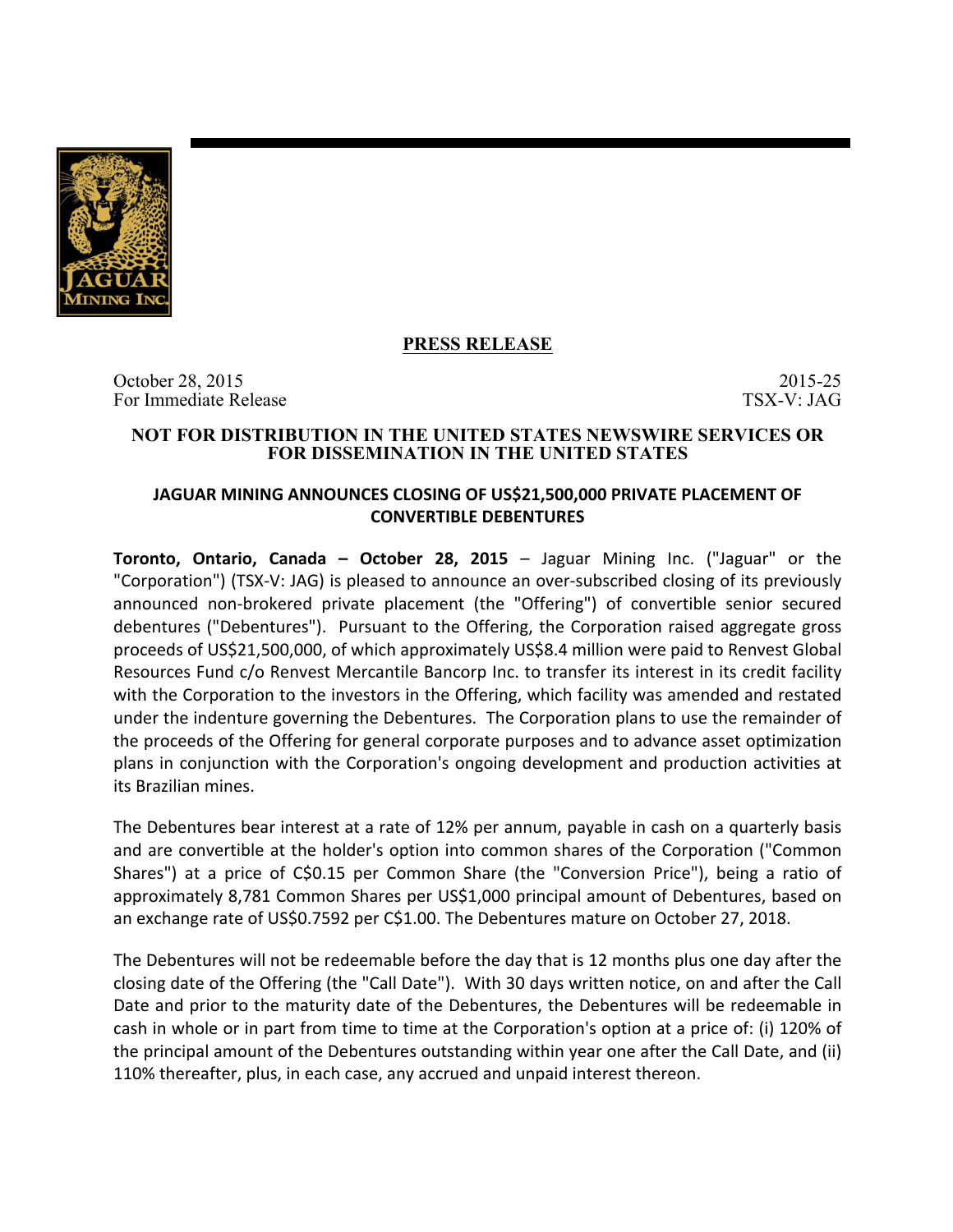The Debentures are governed by an indenture containing provisions and covenants including, but not limited to, further indebtedness and restricted payments. A copy of the indenture will be filed by the Corporation on SEDAR and will be available for review under the Corporation's issuer profile on SEDAR at www.sedar.com.

Pursuant to the Offering, certain insiders of Jaguar, namely Outrider Management, LLC ("Outrider Management") and Dupont Capital Management Corp. ("Dupont Capital"), subscribed for Debentures in the aggregate principal amounts of US\$5,350,000 and US\$1,500,000, respectively.

The special committee of the board of directors of Jaguar, which was established in December 2014 to initiate a strategic review process and explore strategic alternatives with the objective of maximizing value for the Corporation's shareholders, unanimously passed a resolution approving the Offering, including the subscriptions of Outrider Management (the "Outrider Subscription") and Dupont Capital (the "Dupont Subscription").

Since Outrider Management and Dupont Capital are "related parties" (within the meaning of Multilateral Instrument 61-101 - Protection of Minority Security Holders in Special Transactions ("MI 61-101")), each of the Outrider Subscription and the Dupont Subscription was a "related party transaction" (within the meaning of MI 61-101), which would have required Jaguar to obtain a formal valuation for, and minority approval of, the Outrider Subscription and the Dupont Subscription, in the absence of exemptions for such requirements.

For both the Outrider Subscription and the Dupont Subscription, the Corporation was exempt from the formal valuation requirement pursuant to section  $5.5(b)$  of MI 61-101 on the basis that no securities of Jaguar are listed or quoted on a market specified in that provision.

With respect to the Dupont Subscription, the Corporation was exempt from the minority approval requirement pursuant to section  $5.7(b)$  of MI 61-101 on the basis that neither the fair market value of the Debentures being distributed to Dupont Capital, nor the consideration to be received by the Corporation for those Debentures, exceeded C\$2,500,000, in addition to satisfying the other criteria therein. With respect to the Outrider Subscription, Jaguar applied to the Ontario Securities Commission and the TSX Venture Exchange (the "TSXV") for an exemption to allow it to obtain the requisite minority approval by way of written approval from the majority of the minority shareholders rather than by holding a shareholders' meeting. This exemption was sought on the basis that holding a shareholders' meeting is costly and would delay the closing of the Offering. Jaguar obtained exemptive relief from the Ontario Securities Commission in respect of the minority approval requirements and obtained the consent of a majority of the disinterested shareholders of the Corporation by way of written consent.

Further to the Corporation's news releases dated October 14, 2015 and October 20, 2015, the Corporation also obtained the approval of the majority of the disinterested shareholders of the Corporation in respect of subscriptions by two subscribers who, upon conversion of the Debentures they purchased under the Offering, could become "control persons" of the Corporation, within the meaning of the Corporate Finance Manual of the TSXV. The Corporation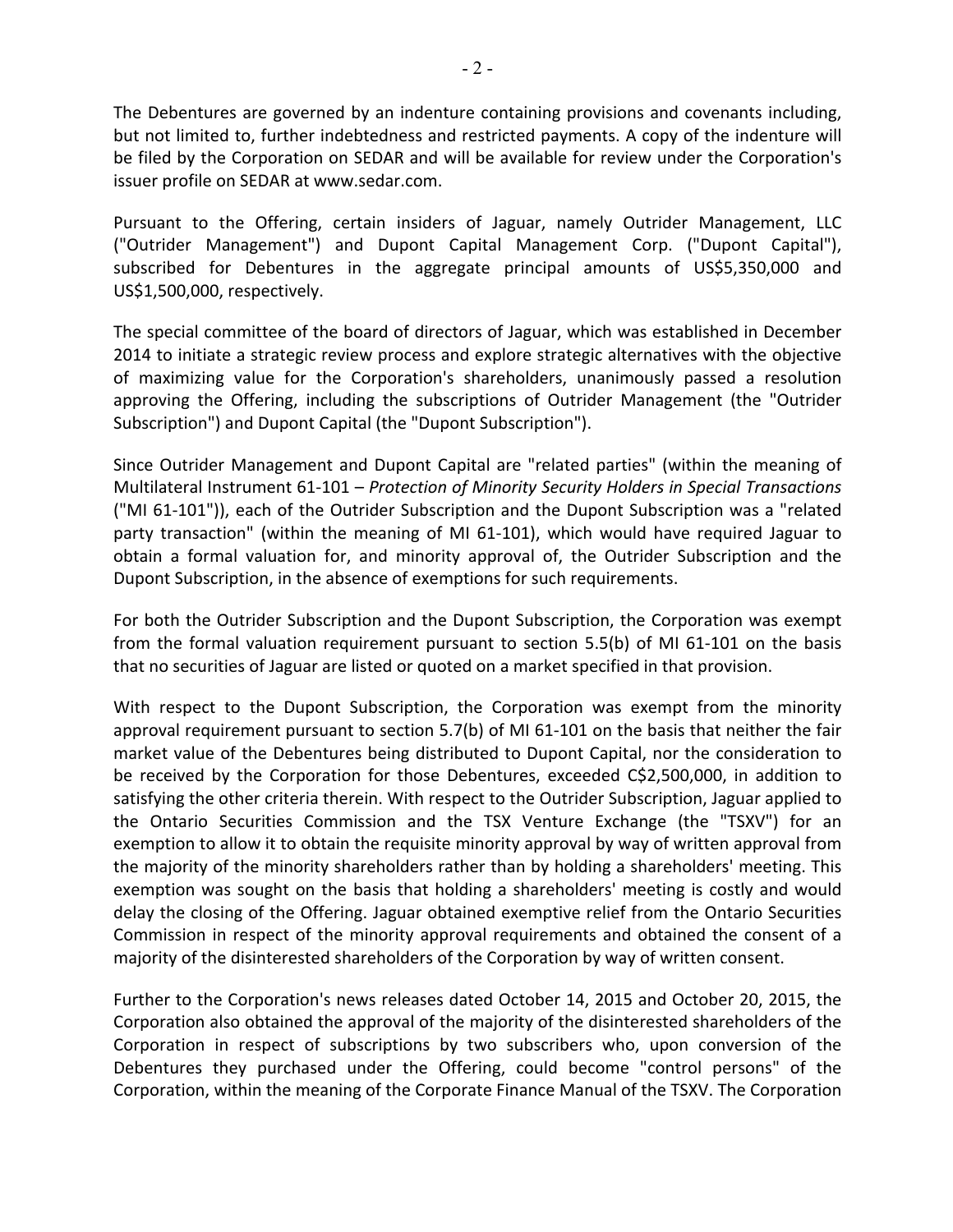obtained such shareholder approvals by way of written consent in accordance with the policies of the TSXV.

In connection with the Offering, the Corporation paid a cash finder's fee to Origin Merchant Securities Inc. and Pollitt & Co. Inc. of 3.5% of the total proceeds raised in the Offering from subscriptions from purchasers introduced to the Offering, and finder warrants ("Finder Warrants") to purchase such number of Common Shares as is equal to up to 3.5% of the total number of Common Shares issuable on conversion of the Debentures issued to purchasers introduced to the Offering. The Finder Warrants have an exercise price of \$0.15 per Common Share and expire on October 27, 2018. An aggregate of 6,607,833 Finder Warrants were issued in connection with the Offering.

The Debentures, the Common Shares underlying the Debentures and the Finder Warrants are subject to a four month hold period pursuant to applicable Canadian securities laws.

## **DuPont Early Warning Disclosure**

On October 27, 2015, DuPont Pension Trust ("DuPont") acquired ownership and control of US\$1,500,000 principal amount of Debentures, which are convertible into Common Shares at the Conversion Price.

DuPont has advised Jaguar that, at present, it also owns and controls 12,037,763 Common Shares, representing approximately 10.8% of the currently issued and outstanding Common Shares (being 111,136,038 Common Shares).

In the event that all Debentures owned by DuPont were converted (and assuming an exchange rate of US\$1 – C\$0.7592), DuPont would have ownership and control of an additional 13,171,760 Common Shares, representing approximately 10.6% of the currently issued and outstanding Common Shares post-exercise, and ownership and control over a total of 25,209,523 Common Shares, representing approximately 20.3% of the currently issued and outstanding Common Shares post-exercise on a partially diluted basis.

DuPont has advised Jaguar that it acquired the Debentures for investment purposes and has no present intention to acquire further securities of Jaguar, although it may in the future acquire or dispose of securities of Jaguar, through the market, privately or otherwise, as circumstances or market conditions warrant.

A copy of the early warning report required to be filed by DuPont with applicable securities commissions in connection with this acquisition will be filed under Jaguar's profile on SEDAR at www.sedar.com and a copy of the early warning report may also be obtained by contacting William Flores, the Head of Compliance of DuPont, at 1 Righter Parkway, Suite 3200, Wilmington, DE, 19803, telephone: (302) 477-6099.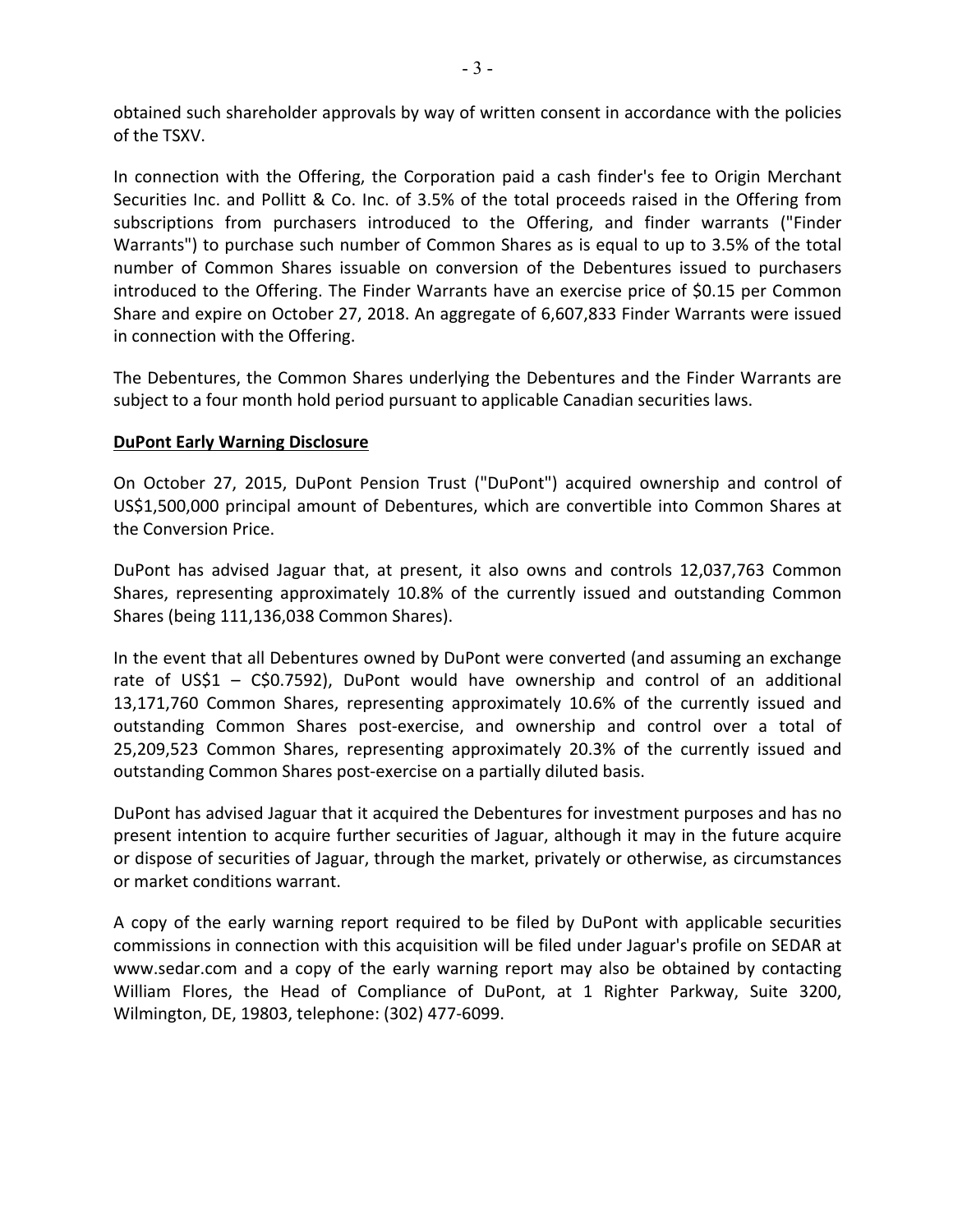## **Outrider Early Warning Disclosure**

On October 27, 2015, Outrider Master Fund, LP ("Outrider") acquired ownership and control of US\$5,350,000 principal amount of Debentures, which are convertible into Common Shares at the Conversion Price.

Outrider has advised Jaguar that, at present, it also owns and controls 36,045,291 Common Shares, representing approximately 32.4% of the currently issued and outstanding Common Shares (being 111,136,038 Common Shares).

In the event that all Debentures owned by Outrider were converted (and assuming an exchange rate of US\$1 – C\$0.7592), Outrider would have ownership and control of an additional 46,979,276 Common Shares, representing approximately 29.7% of the currently issued and outstanding Common Shares post-exercise, and ownership and control over a total of 83,024,567 Common Shares, representing approximately 52.5% of the currently issued and outstanding Common Shares post-exercise on a partially diluted basis.

Outrider has advised Jaguar that it acquired the Debentures for investment purposes and has no present intention to acquire further securities of Jaguar, although it may in the future acquire or dispose of securities of Jaguar, through the market, privately or otherwise, as circumstances or market conditions warrant.

A copy of the early warning report required to be filed by Outrider with applicable securities commissions in connection with this acquisition will be filed under Jaguar's profile on SEDAR at www.sedar.com and a copy of the early warning report may also be obtained by contacting Julia Ruthven, the Chief Financial Officer of Outrider, at 1001 Bayhill Drive, Suite 125, San Bruno, CA, 94066, telephone: (650) 238-5850.

This news release shall not constitute an offer to sell or the solicitation of an offer to buy any securities in any jurisdiction.

## About Jaguar Mining Inc.

Jaguar is a gold producer with mining operations in a prolific greenstone belt in the state of Minas Gerais, Brazil. Additionally, Jaguar wholly owns the large-scale Gurupi Development Project in the state of Maranhão, Brazil. In total, the Corporation owns mineral claims covering an area of approximately 197,000 hectares. Additional information is available on the Corporation's website at www.jaguarmining.com.

#### **FOR FURTHER INFORMATION PLEASE CONTACT:**

Derrick Weyrauch Chief Financial Officer (416) 628-9601 dweyrauch@jaguarmining.com